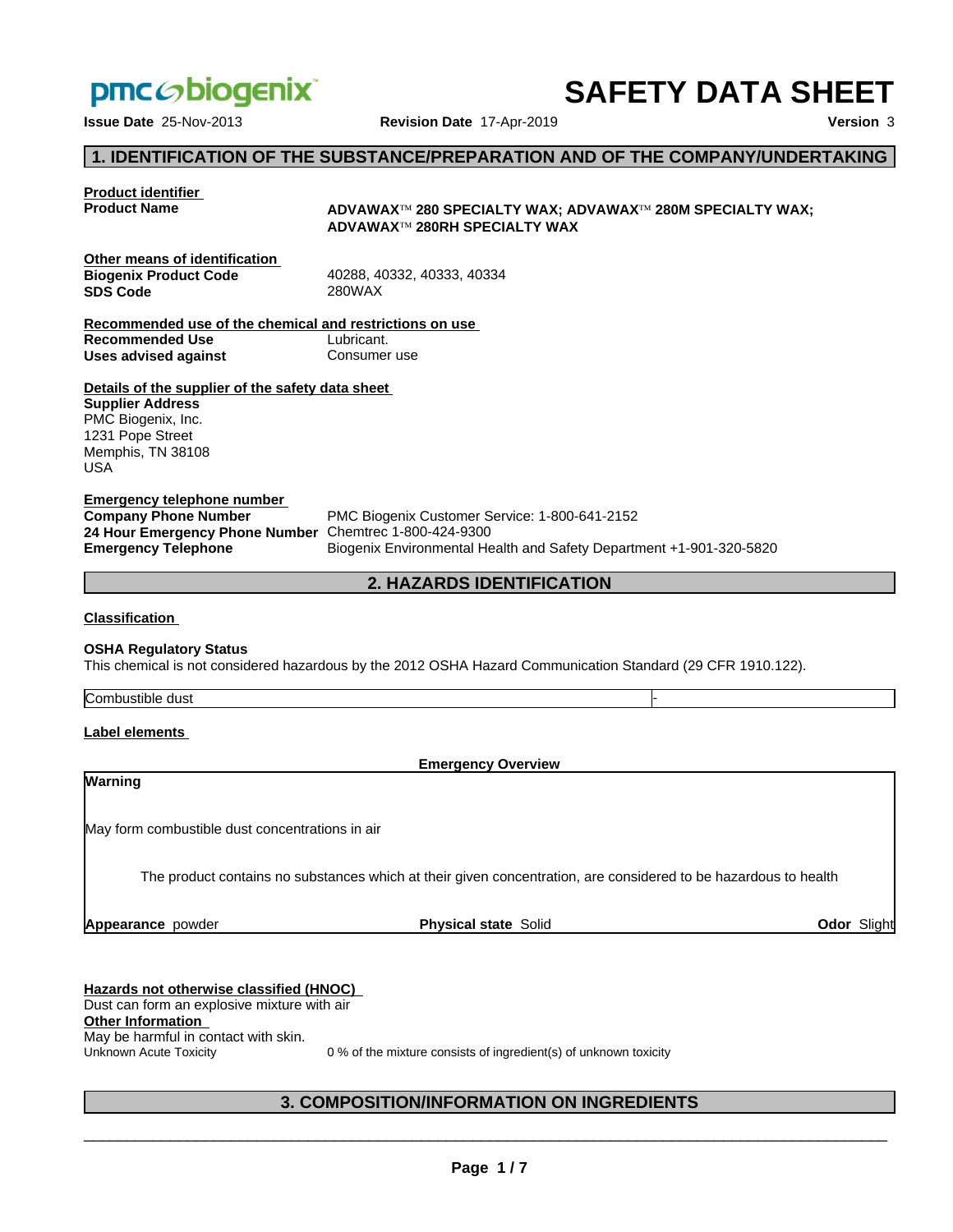#### **Chemical Family**

Amide.

| <b>Chemical Name</b>                    | <b>CAS No</b> | Weight-% | <b>Trade Secret</b> |
|-----------------------------------------|---------------|----------|---------------------|
| N.N'-Ethylenebis(stearamide)            | 110-30-5      | $0 - 98$ |                     |
| Hexadecanamide, N.N'-1.2-ethanedivibis- | 5518-18-3     | 0-98     |                     |
| Fatty acids, C14-18                     | 67701-02-4    |          |                     |

\*The percentage listed represents batch to batch variability in the production of this product; it does not represent any specification.

| <b>4. FIRST AID MEASURES</b>                                               |                                                                                                                                                                                                                                                                   |  |
|----------------------------------------------------------------------------|-------------------------------------------------------------------------------------------------------------------------------------------------------------------------------------------------------------------------------------------------------------------|--|
| First aid measures                                                         |                                                                                                                                                                                                                                                                   |  |
| Eye contact                                                                | Molten product can cause thermal burns. Rinse immediately with plenty of water, also<br>under the eyelids, for at least 15 minutes. (Call a physician if irritation persists).                                                                                    |  |
| Skin Contact                                                               | Molten product can cause thermal burns. In case of burns, immediately cool affected skin<br>for as long as possible with cold water. Wash off immediately with plenty of water for at<br>least 15 minutes. (Get medical attention immediately if symptoms occur). |  |
| Inhalation                                                                 | Remove to fresh air. (Get medical attention immediately if symptoms occur).                                                                                                                                                                                       |  |
| Ingestion                                                                  | Molten product can cause thermal burns. Clean mouth with water and drink afterwards<br>plenty of water. (Get medical attention immediately if symptoms occur).                                                                                                    |  |
| Most important symptoms and effects, both acute and delayed                |                                                                                                                                                                                                                                                                   |  |
| Symptoms                                                                   | No information available.                                                                                                                                                                                                                                         |  |
| Indication of any immediate medical attention and special treatment needed |                                                                                                                                                                                                                                                                   |  |
| <b>Note to physicians</b>                                                  | Treat symptomatically.                                                                                                                                                                                                                                            |  |

### **5. FIRE-FIGHTING MEASURES**

#### Suitable extinguishing media

Use extinguishing measures that are appropriate to local circumstances and the surrounding environment

Unsuitable extinguishing media Do not use a solid water stream as it may scatter and spread fire.

#### Specific hazards arising from the chemical

Avoid creating dust. Thermal decomposition can lead to release of irritating and toxic gases and vapors. Do not allow run-off from fire-fighting to enter drains or water courses.

Hazardous combustion products Carbon oxides. Hydrocarbons. Nitrogen oxides (NOx).

#### **Explosion data**

Sensitivity to Mechanical Impact None.

Sensitivity to Static Discharge Fine dust dispersed in air, in sufficient concentrations, and in the presence of an ignition source is a potential dust explosion hazard.

#### Protective equipment and precautions for firefighters

As in any fire, wear self-contained breathing apparatus pressure-demand, MSHA/NIOSH (approved or equivalent) and full protective gear.

#### **6. ACCIDENTAL RELEASE MEASURES**

Personal precautions, protective equipment and emergency procedures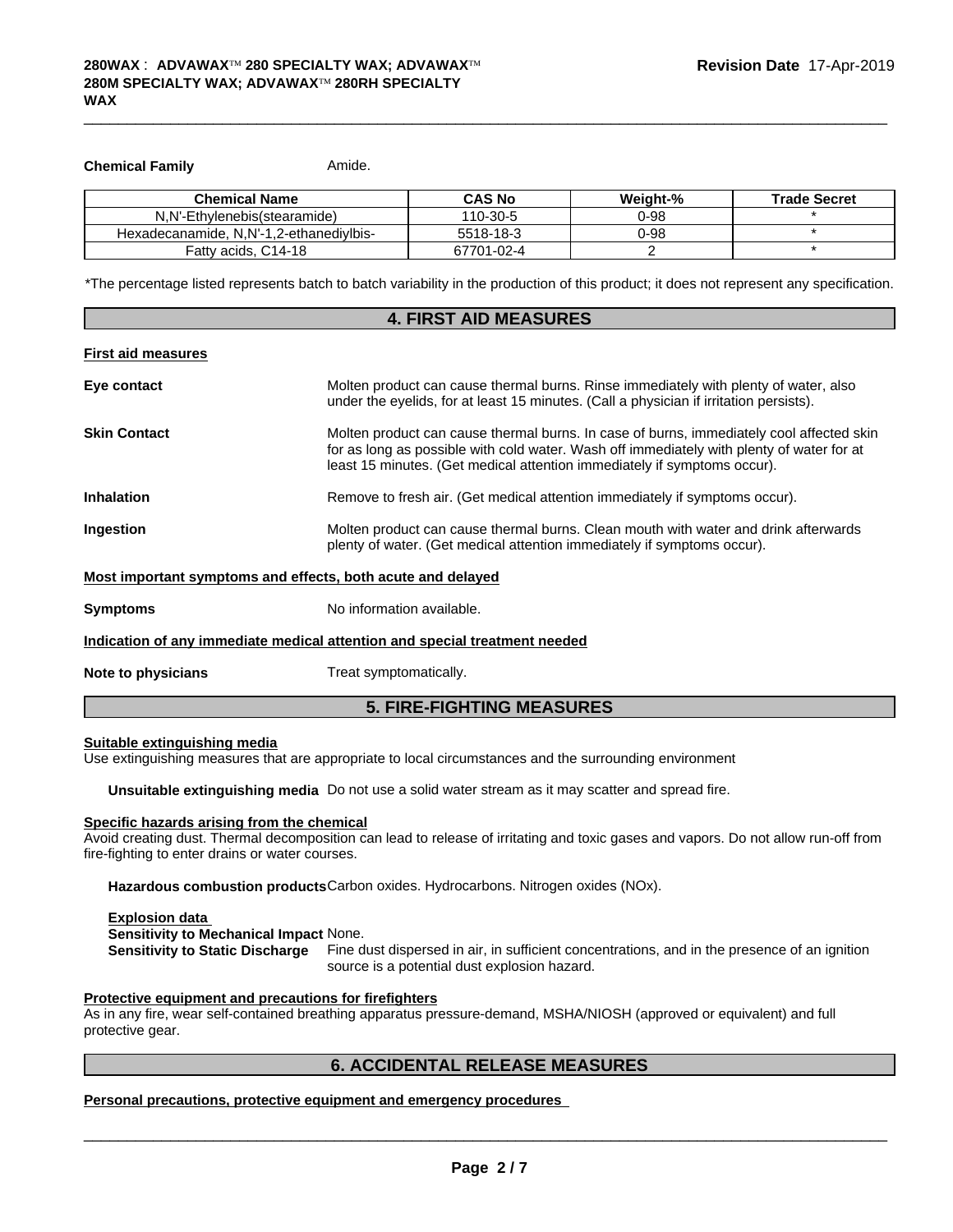| <b>Personal precautions</b>                                  | Ensure adequate ventilation, especially in confined areas. Avoid creating dust. Dust can<br>form an explosive mixture with air.                                                                                                                                                                                                                                                                        |  |
|--------------------------------------------------------------|--------------------------------------------------------------------------------------------------------------------------------------------------------------------------------------------------------------------------------------------------------------------------------------------------------------------------------------------------------------------------------------------------------|--|
| <b>Environmental precautions</b>                             |                                                                                                                                                                                                                                                                                                                                                                                                        |  |
| <b>Environmental precautions</b>                             | See section 12 for additional ecological information. The product is insoluble and floats on<br>water. Prevent further leakage or spillage if safe to do so. Do not allow into any sewer, on<br>the ground or into any body of water. Prevent product from entering drains.                                                                                                                            |  |
| <u>Methods and material for containment and cleaning up</u>  |                                                                                                                                                                                                                                                                                                                                                                                                        |  |
| Methods for cleaning up                                      | Use personal protective equipment as required. Take up mechanically, placing in<br>appropriate containers for disposal. Clean contaminated surface thoroughly. Cover powder<br>spill with plastic sheet or tarp to minimize spreading and keep powder dry. Avoid creating<br>dust. Pick up and transfer to properly labeled containers. Where possible allow molten<br>material to solidify naturally. |  |
| <b>7. HANDLING AND STORAGE</b>                               |                                                                                                                                                                                                                                                                                                                                                                                                        |  |
| <b>Precautions for safe handling</b>                         |                                                                                                                                                                                                                                                                                                                                                                                                        |  |
| Advice on safe handling                                      | Handle in accordance with good industrial hygiene and safety practice.                                                                                                                                                                                                                                                                                                                                 |  |
| Conditione for eafe starses, including any incompatibilities |                                                                                                                                                                                                                                                                                                                                                                                                        |  |

### Conditions for safe storage, including any incompatibilities

Incompatible materials Strong oxidizing agents.

### 8. EXPOSURE CONTROLS/PERSONAL PROTECTION

### **Control parameters**

| <b>Exposure Guidelines</b>                                            | Exposure limits are listed below, if they exist.                                                                                                                                                           |                                                                                                                                                                                                                                                                                                                                  |                   |                |
|-----------------------------------------------------------------------|------------------------------------------------------------------------------------------------------------------------------------------------------------------------------------------------------------|----------------------------------------------------------------------------------------------------------------------------------------------------------------------------------------------------------------------------------------------------------------------------------------------------------------------------------|-------------------|----------------|
| <b>Chemical Name</b>                                                  | <b>ACGIH TLV</b>                                                                                                                                                                                           | <b>OSHA PEL</b>                                                                                                                                                                                                                                                                                                                  | <b>NIOSH IDLH</b> | <b>PMC OEL</b> |
| Dust                                                                  | TWA: $10 \text{ mg/m}^3$ Inhl                                                                                                                                                                              | TWA: 5 mg/m <sup>3</sup> Resp                                                                                                                                                                                                                                                                                                    |                   |                |
| <b>DUST</b>                                                           | TWA: 3 mg/m <sup>3</sup> Resp                                                                                                                                                                              | TWA: 15 mg/m <sup>3</sup> Total<br>29CFR1910.1000                                                                                                                                                                                                                                                                                |                   |                |
| <b>Appropriate engineering controls</b>                               |                                                                                                                                                                                                            |                                                                                                                                                                                                                                                                                                                                  |                   |                |
| <b>Engineering Controls</b>                                           |                                                                                                                                                                                                            | Showers, Eyewash stations, Ventilation systems.                                                                                                                                                                                                                                                                                  |                   |                |
| Individual protection measures, such as personal protective equipment |                                                                                                                                                                                                            |                                                                                                                                                                                                                                                                                                                                  |                   |                |
| Eye/face protection                                                   |                                                                                                                                                                                                            | Wear safety glasses with side shields (or goggles).                                                                                                                                                                                                                                                                              |                   |                |
| Skin and body protection                                              |                                                                                                                                                                                                            | Heat resistant gloves are recommended when handling molten materials.                                                                                                                                                                                                                                                            |                   |                |
| <b>Respiratory protection</b>                                         |                                                                                                                                                                                                            | If exposure limits are exceeded or irritation is experienced, NIOSH/MSHA approved<br>respiratory protection should be worn. Positive-pressure supplied air respirators may be<br>required for high airborne contaminant concentrations. Respiratory protection must be<br>provided in accordance with current local regulations. |                   |                |
| <b>General Hygiene Considerations</b>                                 | Avoid contact with skin, eyes or clothing. Avoid breathing (dust, vapor, mist, gas). Wash<br>face, hands and any exposed skin thoroughly after handling. Use personal protective<br>equipment as required. |                                                                                                                                                                                                                                                                                                                                  |                   |                |

## 9. PHYSICAL AND CHEMICAL PROPERTIES

### Information on basic physical and chemical properties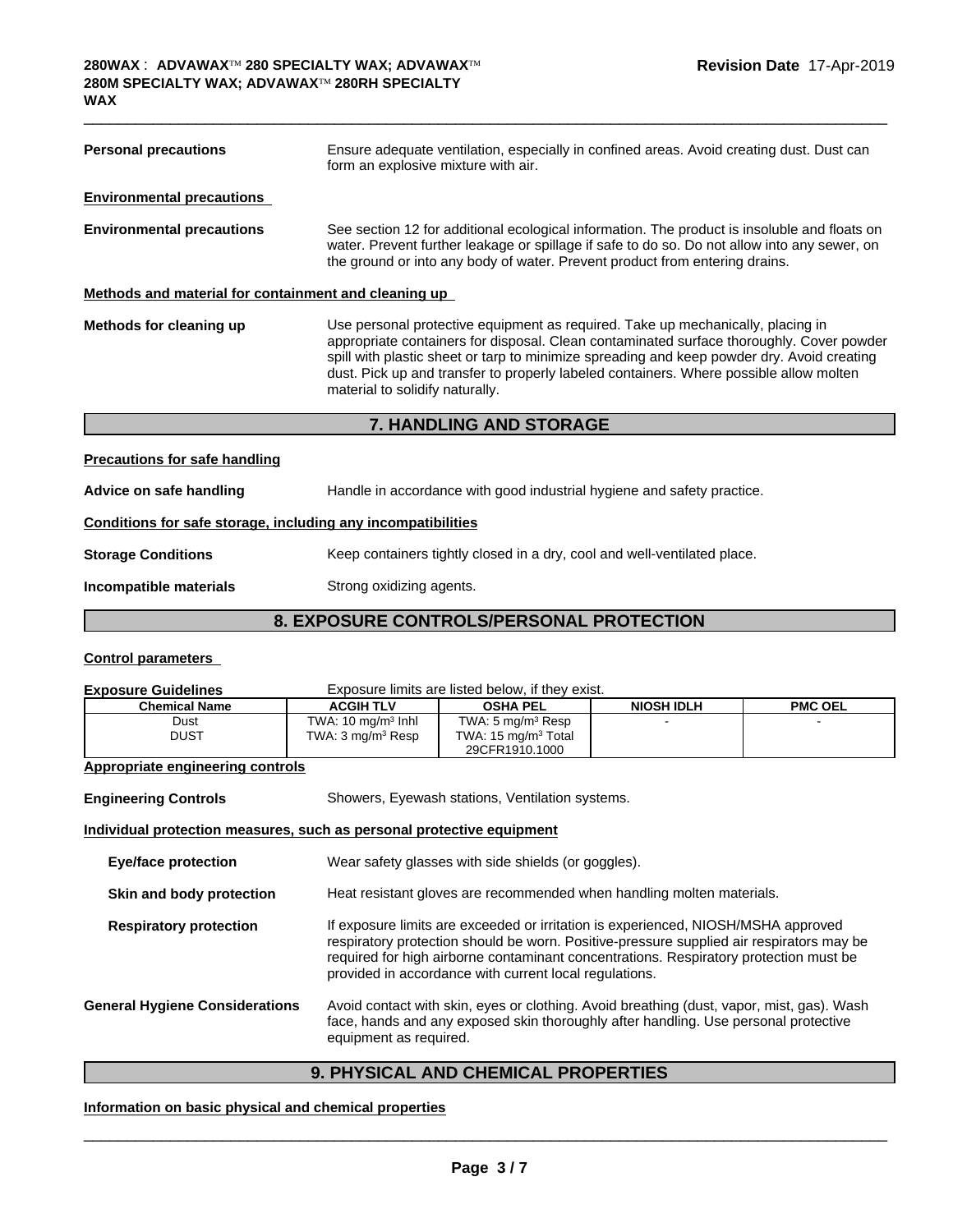| <b>Physical state</b><br>Appearance<br>Color           | Solid<br>powder<br>white to beige                | Odor<br><b>Odor threshold</b>           | Slight<br>No information available |
|--------------------------------------------------------|--------------------------------------------------|-----------------------------------------|------------------------------------|
| <b>Property</b>                                        | <b>Values</b>                                    | Remarks • Method                        |                                    |
| рH                                                     | Not applicable                                   |                                         |                                    |
| Melting point / freezing point                         | 140 - 145 °C / 284 - 293 °F<br>> 300 °C / 572 °F |                                         |                                    |
| Boiling point / boiling range<br><b>Flash point</b>    | > 250 °C / > 482 °F                              | Decomposes<br><b>Cleveland Open Cup</b> |                                    |
| <b>Evaporation rate</b>                                | No information available                         |                                         |                                    |
| Flammability (solid, gas)                              | No information available                         |                                         |                                    |
| <b>Flammability Limit in Air</b>                       |                                                  |                                         |                                    |
| <b>Upper flammability limit:</b>                       | No information available                         |                                         |                                    |
| Lower flammability limit:                              | No information available                         |                                         |                                    |
| Vapor pressure                                         | <0.01 mmHg @ 68 °F                               |                                         |                                    |
| <b>Vapor density</b>                                   | No information available                         |                                         |                                    |
| <b>Specific Gravity</b>                                | No information available                         |                                         |                                    |
| <b>Water solubility</b>                                | Insoluble in water                               |                                         |                                    |
| Solubility in other solvents                           | No information available                         |                                         |                                    |
| <b>Partition coefficient</b>                           | No information available                         |                                         |                                    |
| <b>Autoignition temperature</b>                        | No information available                         |                                         |                                    |
| <b>Decomposition temperature</b>                       | 300C / 572F<br>No information available          |                                         |                                    |
| <b>Kinematic viscosity</b><br><b>Dynamic viscosity</b> | No information available                         | Not applicable                          |                                    |
| <b>Explosive properties</b>                            | Dust can form an explosive mixture with air      | Not applicable                          |                                    |
| <b>Oxidizing properties</b>                            | Not applicable                                   |                                         |                                    |
| <b>Other Information</b>                               |                                                  |                                         |                                    |
| <b>Softening point</b>                                 | No information available                         |                                         |                                    |
| <b>Molecular weight</b>                                | No information available                         |                                         |                                    |
| <b>VOC Content (%)</b>                                 | No information available                         |                                         |                                    |
| <b>Density</b>                                         | 1 >                                              |                                         |                                    |
| <b>Bulk density</b>                                    | No information available                         |                                         |                                    |

### **10. STABILITY AND REACTIVITY**

 $\_$  ,  $\_$  ,  $\_$  ,  $\_$  ,  $\_$  ,  $\_$  ,  $\_$  ,  $\_$  ,  $\_$  ,  $\_$  ,  $\_$  ,  $\_$  ,  $\_$  ,  $\_$  ,  $\_$  ,  $\_$  ,  $\_$  ,  $\_$  ,  $\_$  ,  $\_$  ,  $\_$  ,  $\_$  ,  $\_$  ,  $\_$  ,  $\_$  ,  $\_$  ,  $\_$  ,  $\_$  ,  $\_$  ,  $\_$  ,  $\_$  ,  $\_$  ,  $\_$  ,  $\_$  ,  $\_$  ,  $\_$  ,  $\_$  ,

#### **Reactivity**

No known effects under normal use conditions.

#### **Chemical stability**

Stable under recommended storage conditions.

#### **Possibility of Hazardous Reactions**

None under normal processing.

#### **Hazardous polymerization**

Hazardous polymerization does not occur.

### **Conditions to avoid**

Avoid creating dust. Dust can form an explosive mixture with air. Extremes of temperature and direct sunlight.

#### **Incompatible materials**

Strong oxidizing agents.

#### **Hazardous Decomposition Products**

Carbon oxides, Hydrocarbons, Nitrogen oxides (NOx).

### **11. TOXICOLOGICAL INFORMATION**

 $\overline{\phantom{a}}$  ,  $\overline{\phantom{a}}$  ,  $\overline{\phantom{a}}$  ,  $\overline{\phantom{a}}$  ,  $\overline{\phantom{a}}$  ,  $\overline{\phantom{a}}$  ,  $\overline{\phantom{a}}$  ,  $\overline{\phantom{a}}$  ,  $\overline{\phantom{a}}$  ,  $\overline{\phantom{a}}$  ,  $\overline{\phantom{a}}$  ,  $\overline{\phantom{a}}$  ,  $\overline{\phantom{a}}$  ,  $\overline{\phantom{a}}$  ,  $\overline{\phantom{a}}$  ,  $\overline{\phantom{a}}$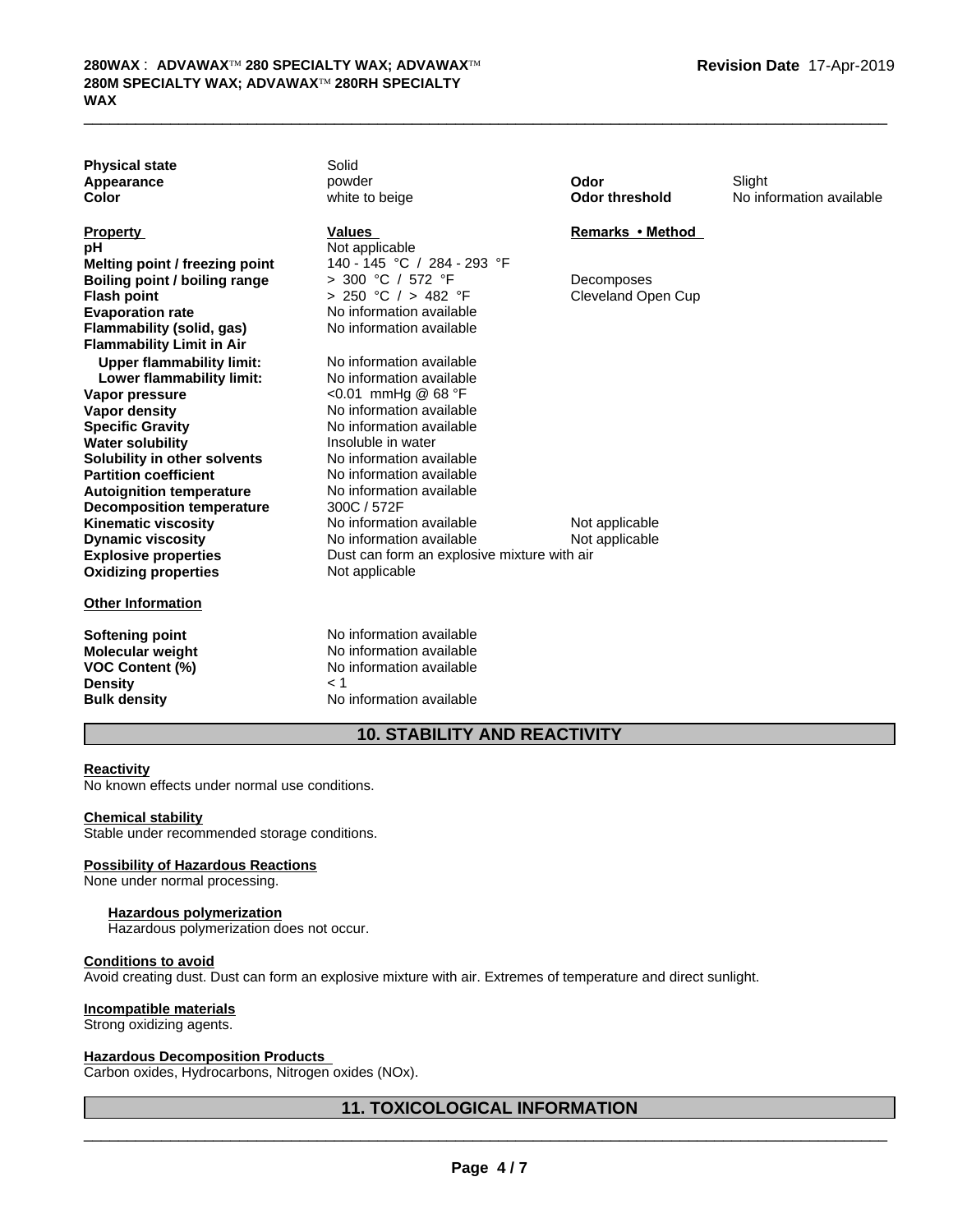#### Information on likely routes of exposure

| <b>Product Information</b> | Product does not present an acute toxicity hazard based on known or supplied information.                                                                                                            |
|----------------------------|------------------------------------------------------------------------------------------------------------------------------------------------------------------------------------------------------|
| <b>Inhalation</b>          | Inhalation of dust in high concentration may cause irritation of respiratory system. No<br>known effect based on information supplied. Vapors may be irritating to eyes, nose, throat,<br>and lungs. |
| Eye contact                | Dust contact with the eyes can lead to mechanical irritation. Molten product can cause<br>thermal burns.                                                                                             |
| <b>Skin Contact</b>        | Molten product can cause thermal burns.                                                                                                                                                              |
| Ingestion                  | No data available.                                                                                                                                                                                   |
|                            |                                                                                                                                                                                                      |

| Chemical                                         | <b>LD50</b>                                           | <b>LD50</b>             | <b>LC50</b>       |
|--------------------------------------------------|-------------------------------------------------------|-------------------------|-------------------|
| ˈName                                            | Oral                                                  | Dermal                  | <b>Inhalation</b> |
| J.N'<br>sístearamide<br>∟unvler i<br>-11-<br>ואו | $15000$ i.<br>$5000 -$<br>ലം -<br>ma/ko<br>Ral<br>. . | 2000<br>Rabbit<br>ma/ka | Rat<br>ma/l<br>5ö |

#### Information on toxicological effects

No information available. **Symptoms** 

#### Delayed and immediate effects as well as chronic effects from short and long-term exposure

| <b>Sensitization</b>            | No information available.                                                                                 |
|---------------------------------|-----------------------------------------------------------------------------------------------------------|
| Germ cell mutagenicity          | No known effect.                                                                                          |
| Carcinogenicity                 | This product does not contain any carcinogens or potential carcinogens as listed by OSHA,<br>IARC or NTP. |
| <b>Reproductive toxicity</b>    | No information available.                                                                                 |
| <b>STOT - single exposure</b>   | No information available                                                                                  |
| <b>STOT - repeated exposure</b> | No information available                                                                                  |
| <b>Aspiration hazard</b>        | Not applicable.                                                                                           |

#### Numerical measures of toxicity - Product Information

0 % of the mixture consists of ingredient(s) of unknown toxicity **Unknown Acute Toxicity** The following values are calculated based on chapter 3.1 of the GHS document. **ATEmix (oral)** 7702 mg/kg ATEmix (dermal) 3712 mg/kg

### **12. ECOLOGICAL INFORMATION**

#### **Ecotoxicity**

2 % of the mixture consists of component(s) of unknown hazards to the aquatic environment

| <b>Chemical Name</b>        | Algae/aguatic plants | Fish                          | <b>Toxicity to</b><br>microorganisms | <b>Crustacea</b>         |
|-----------------------------|----------------------|-------------------------------|--------------------------------------|--------------------------|
| N.N'-Ethylenebis(stearamide |                      | $> 0.027$ mg/l: 96 h: Oryzias |                                      | $> 0.0022 - 10,000$ mg/l |
|                             |                      | latipes                       |                                      | EC50 (Daphnia magna-48h) |
| 110-30-5                    |                      | (semi-static)                 |                                      |                          |
|                             |                      | 10,000 mg/l: 96 h: Danio      |                                      |                          |
|                             |                      | rerio                         |                                      |                          |
|                             |                      | (static)                      |                                      |                          |

#### **Persistence and degradability**

No information available.

#### **Bioaccumulation**

No information available.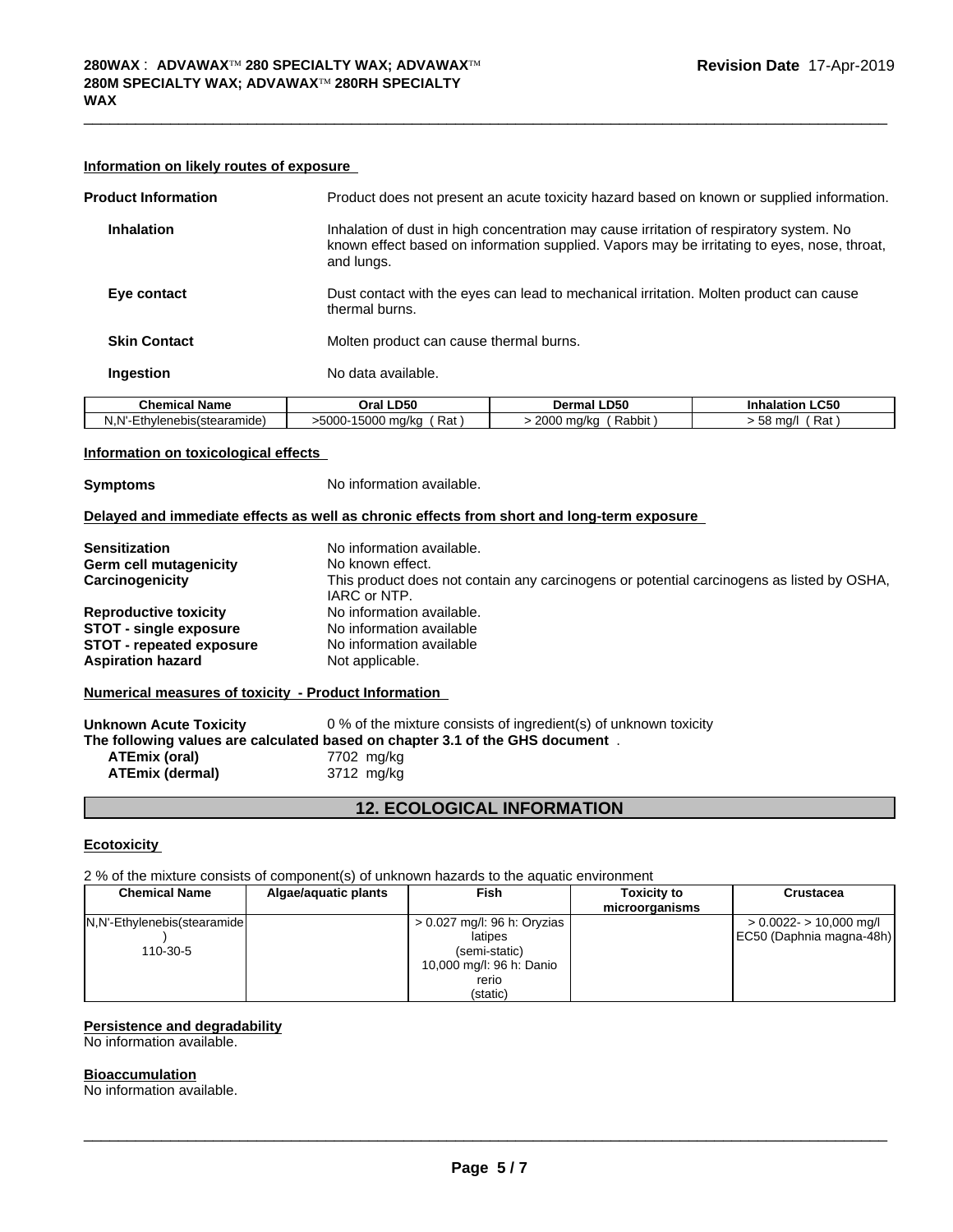| Other adverse effects     | No information available                                                                                                       |
|---------------------------|--------------------------------------------------------------------------------------------------------------------------------|
|                           | <b>13. DISPOSAL CONSIDERATIONS</b>                                                                                             |
| Waste treatment methods   |                                                                                                                                |
| <b>Disposal of wastes</b> | Disposal should be in accordance with applicable regional, national and local laws and<br>regulations.                         |
| Contaminated packaging    | Do not reuse container. Disposal should be in accordance with applicable regional, national<br>and local laws and regulations. |

 $\_$  ,  $\_$  ,  $\_$  ,  $\_$  ,  $\_$  ,  $\_$  ,  $\_$  ,  $\_$  ,  $\_$  ,  $\_$  ,  $\_$  ,  $\_$  ,  $\_$  ,  $\_$  ,  $\_$  ,  $\_$  ,  $\_$  ,  $\_$  ,  $\_$  ,  $\_$  ,  $\_$  ,  $\_$  ,  $\_$  ,  $\_$  ,  $\_$  ,  $\_$  ,  $\_$  ,  $\_$  ,  $\_$  ,  $\_$  ,  $\_$  ,  $\_$  ,  $\_$  ,  $\_$  ,  $\_$  ,  $\_$  ,  $\_$  ,

### **14. TRANSPORT INFORMATION**

| <b>DOT</b>  | Not regulated  |
|-------------|----------------|
| <b>IATA</b> | Not regulated. |
| <b>IMDG</b> | Not regulated. |

### **15. REGULATORY INFORMATION**

**All of the components in the product are on the following Inventory lists** The classification and labeling information in this Safety Data Sheet should be viewed as provisional.

#### **International Inventories**

| <b>EINECS/ELINCS</b> | <b>Complies or Exempt</b> |  |  |
|----------------------|---------------------------|--|--|
| <b>TSCA</b>          | Complies                  |  |  |
| <b>AICS</b>          | Complies                  |  |  |
| <b>DSL/NDSL</b>      | Complies                  |  |  |
| <b>ENCS</b>          | Does not comply           |  |  |
| <b>KECL</b>          | Complies                  |  |  |
| <b>PICCS</b>         | Complies                  |  |  |
| <b>IECSC</b>         | Complies                  |  |  |
| <b>NZIoC</b>         | Complies                  |  |  |
| <b>TCSI</b>          | Complies                  |  |  |

 **Legend:** 

 **TSCA** - United States Toxic Substances Control Act Section 8(b) Inventory

 **DSL/NDSL** - Canadian Domestic Substances List/Non-Domestic Substances List

 **EINECS/ELINCS** - European Inventory of Existing Chemical Substances/European List of Notified Chemical Substances

 **ENCS** - Japan Existing and New Chemical Substances

 **IECSC** - China Inventory of Existing Chemical Substances

 **KECL** - Korean Existing and Evaluated Chemical Substances

 **PICCS** - Philippines Inventory of Chemicals and Chemical Substances

 **AICS** - Australian Inventory of Chemical Substances

 **NZIoC** - New Zealand Inventory of Chemicals

 **TCSI** - Taiwan Chemical Substance Inventory

#### **US Federal Regulations**

#### **SARA 313**

 $\overline{\phantom{a}}$  ,  $\overline{\phantom{a}}$  ,  $\overline{\phantom{a}}$  ,  $\overline{\phantom{a}}$  ,  $\overline{\phantom{a}}$  ,  $\overline{\phantom{a}}$  ,  $\overline{\phantom{a}}$  ,  $\overline{\phantom{a}}$  ,  $\overline{\phantom{a}}$  ,  $\overline{\phantom{a}}$  ,  $\overline{\phantom{a}}$  ,  $\overline{\phantom{a}}$  ,  $\overline{\phantom{a}}$  ,  $\overline{\phantom{a}}$  ,  $\overline{\phantom{a}}$  ,  $\overline{\phantom{a}}$